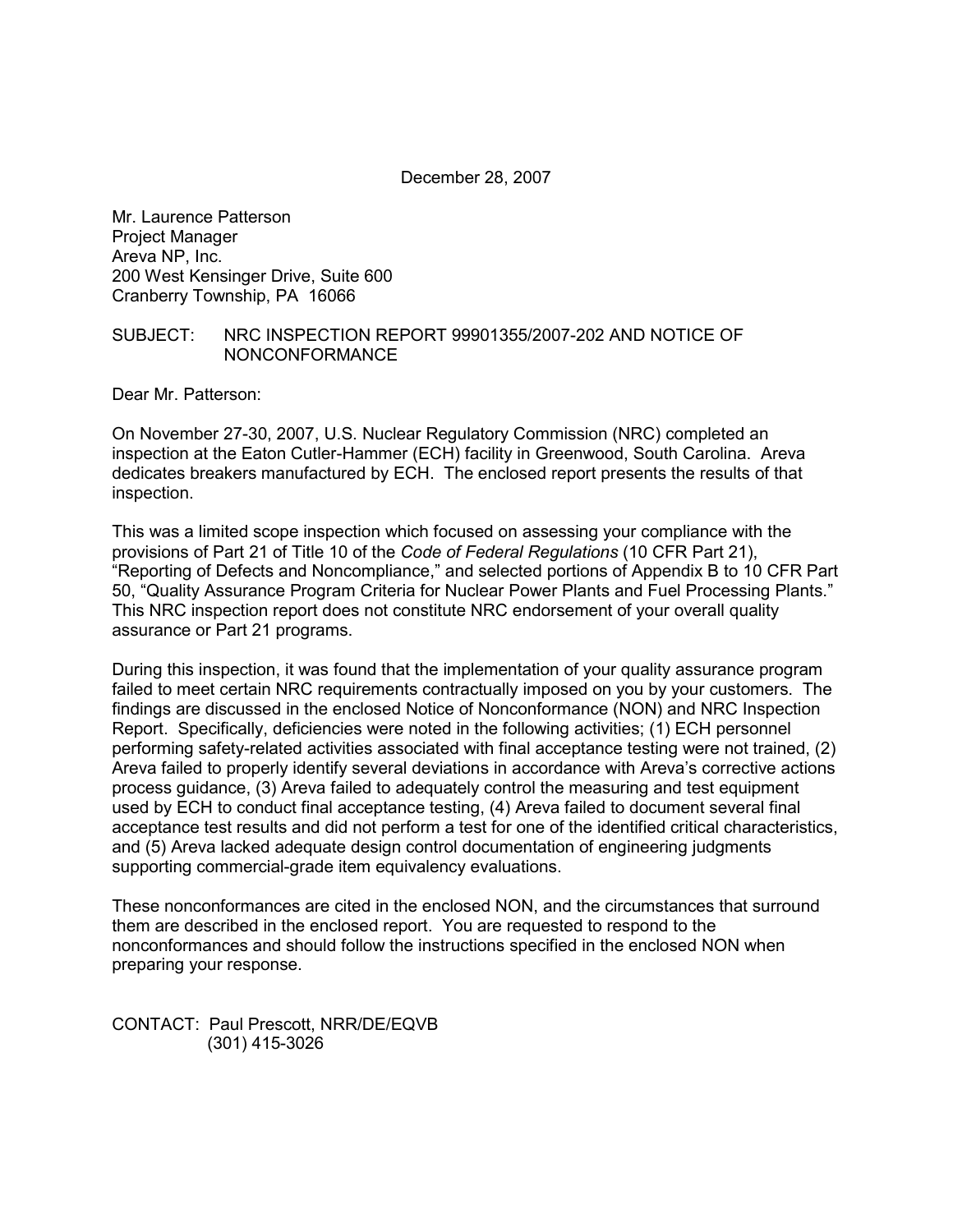In accordance with 10 CFR 2.390 of the NRC's "Public inspections, exemptions, requests for withholding," of 10 CFR Part 2, "Rules of Practice for Domestic Licensing Proceedings and Issuance of Orders," a copy of this letter, its enclosures and any associated correspondence will be placed in the NRC's Public Document Room (PDR) or from the NRC's document system (ADAMS), accessible from the NRC Web site at http://www.nrc.gov/reading-rm/adams.html. To the extent possible, your response should not include any personal privacy, proprietary, or safeguards information so that it can be made available to the Public without redaction.

Sincerely,

# */RA/*

Patrick L. Hiland, Director Division of Engineering Office of Nuclear Reactor Regulation

Docket No. 99901355

Enclosures:

- 1. Notice of Nonconformance
- 2. Inspection Report No. 99901355/2007-202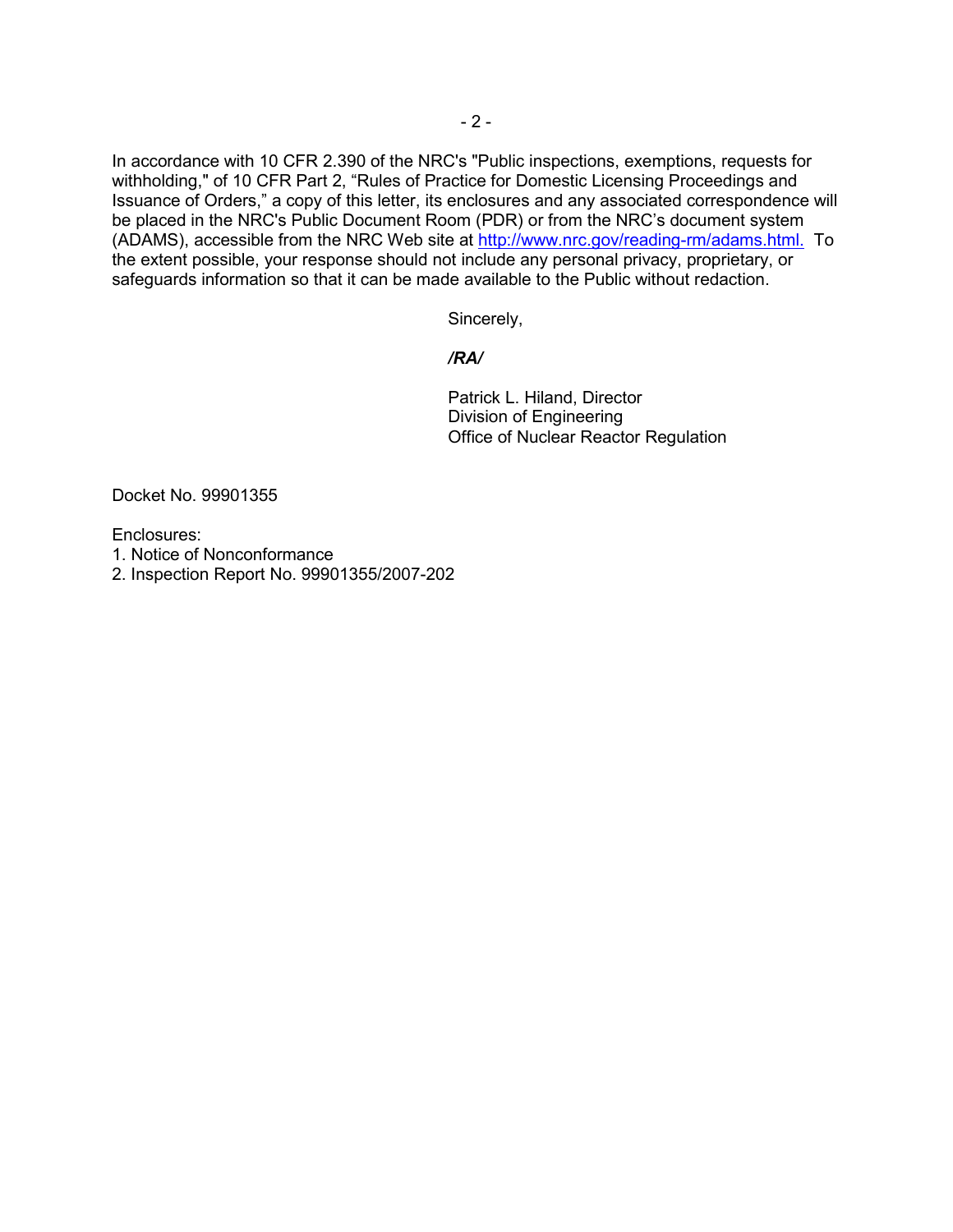In accordance with 10 CFR 2.390 of the NRC's "Public inspections, exemptions, requests for withholding," of 10 CFR Part 2, "Rules of Practice for Domestic Licensing Proceedings and Issuance of Orders," a copy of this letter, its enclosures and any associated correspondence will be placed in the NRC's Public Document Room (PDR) or from the NRC's document system (ADAMS), accessible from the NRC Web site at http://www.nrc.gov/reading-rm/adams.html. To the extent possible, your response should not include any personal privacy, proprietary, or safeguards information so that it can be made available to the Public without redaction.

Sincerely,

# */RA/*

Patrick L. Hiland, Director Division of Engineering Office of Nuclear Reactor Regulation

Docket No. 99901355

Enclosures:

- 1. Notice of Nonconformance
- 2. Inspection Report No. 99901355/2007-202

DISTRIBUTION:

AKlett **DPasquale JEargle** PPrescott KKavanagh

#### **ADAMS ACCESSION NO: ML073511425**

**Check for ADAMS**: ■ Public □ Non-Public □ Sensitive ■ Non-Sensitive

| <b>OFFICE</b> | EEEB:DE:NRR      | SBP:DE:NRR | EQVB:DE:NRR      | EEEB:DE:NRR | EQVB:DE:NRR |
|---------------|------------------|------------|------------------|-------------|-------------|
| <b>NAME</b>   | AKlett           | JEargle    | <b>DPasquale</b> | GWilson     | PPrescott   |
| <b>DATE</b>   | 12/18/07         | 12/17/07   | 12/17/07         | 12/20/07    | 12/18/07    |
| <b>OFFICE</b> | EQVB:DE:NRR      | D:DE:NRR   |                  |             |             |
| <b>NAME</b>   | <b>DThatcher</b> | PHiland    |                  |             |             |
| <b>DATE</b>   | 12/26/2007       | 12/28/2007 |                  |             |             |

**OFFICIAL RECORD COPY**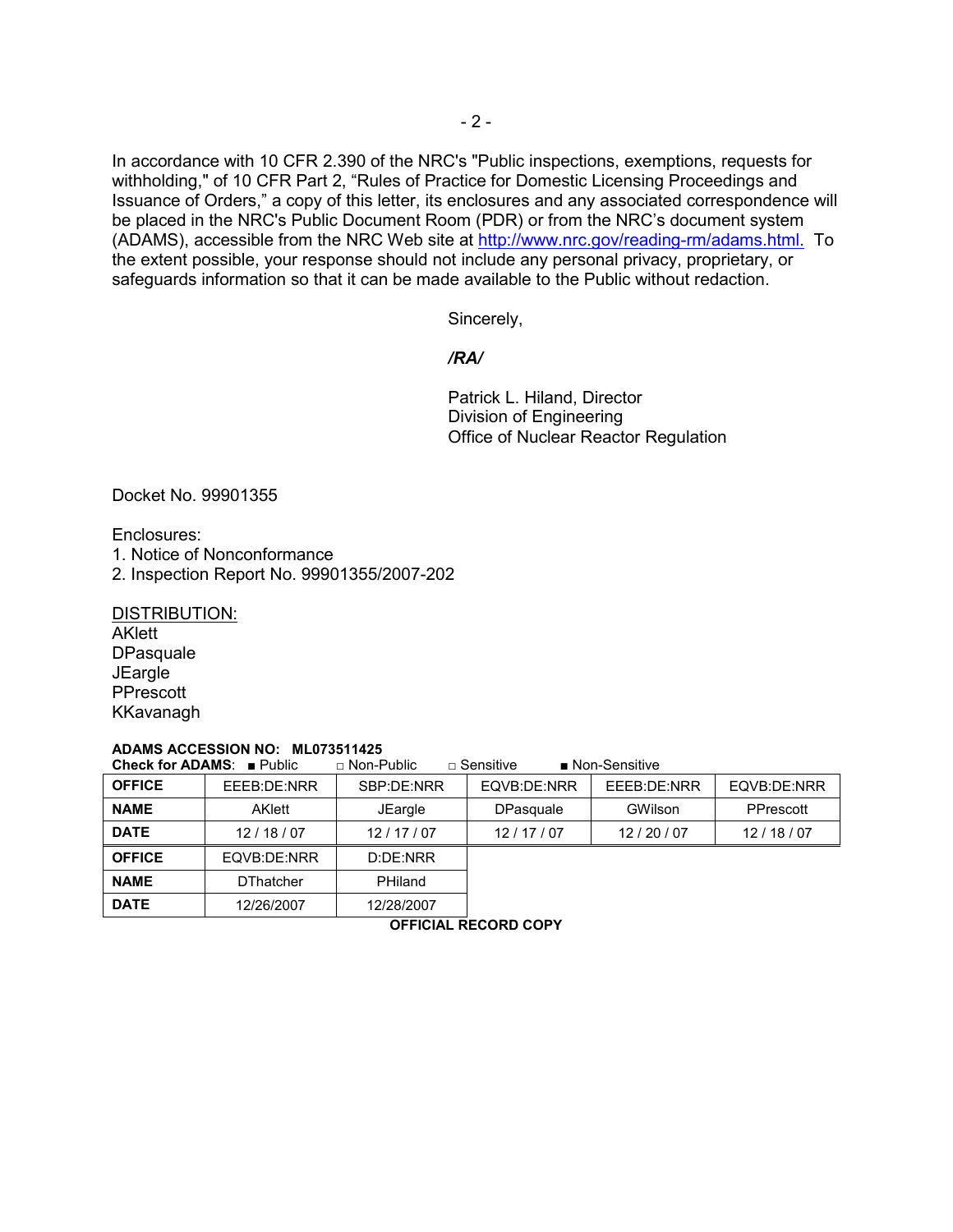# **NOTICE OF NONCONFORMANCE**

Areva NP, Inc. Docket Number 99901355 200 West Kensinger Drive, Suite 600 Inspection Report Number 2007-202 Cranberry Township, PA 16066

Based on the results of a Nuclear Regulatory Commission (NRC) inspection conducted November 27-30, 2007, of activities performed at Eaton Cutler-Hammer's facility in Greenwood, South Carolina by Areva NP, Inc. (Areva) it appears that certain activities were not conducted in accordance with NRC requirements which were contractually imposed upon Areva by NRC **licensees** 

A. Criterion XI, "Test Control," of Appendix B to 10 CFR Part 50, states in part that, "A test program shall be established to assure that all testing required to demonstrate that structures, systems, and components will perform satisfactorily in service is identified and performed in accordance with written test procedures which incorporate the requirements and acceptance limits contained in applicable design documents. Test results shall be documented and evaluated to assure that test requirements have been satisfied."

Areva Quality Management Manual 56-5015885-07 issued June 1, 2007, Section 4.5.4, "Inspection and Test Status," states in part that, "The requirements placed by PLANTS on their own Units and their suppliers include the use of the inspection program or inspection plan/test plan/manufacturing sequence plan as a follow-up document which is filled in as work progresses. In this way it is possible to know, at any time, which inspection and test operations have been performed."

Areva dedication procedure, DP-01-67, "Eaton Electrical, Inc. Cutler-Hammer Type MA-VR-350-1200 and MA-VA-350-200 Medium Voltage Vacuum Replacement Circuit Breakers," Revision 5, specifies the critical characteristics that must be tested to provide reasonable assurance that the item will perform its intended safety function.

Areva Operating Instruction, OI-1580, "Acceptance Testing of Type MA-VR Vacuum Replacement Breakers," Revision 0, establishes the guidelines for performing the functional acceptance tests unique to the type of breaker.

Areva Operating Instruction, OI-1513, "Technical Evaluations and Commercial Grade Dedication," Revision 0, states that, "The acceptance inspection/tests listed in section 12 of the dedication plan will be performed and test/inspection results will be documented as Sat or Unsat."

**ENCLOSURE 1**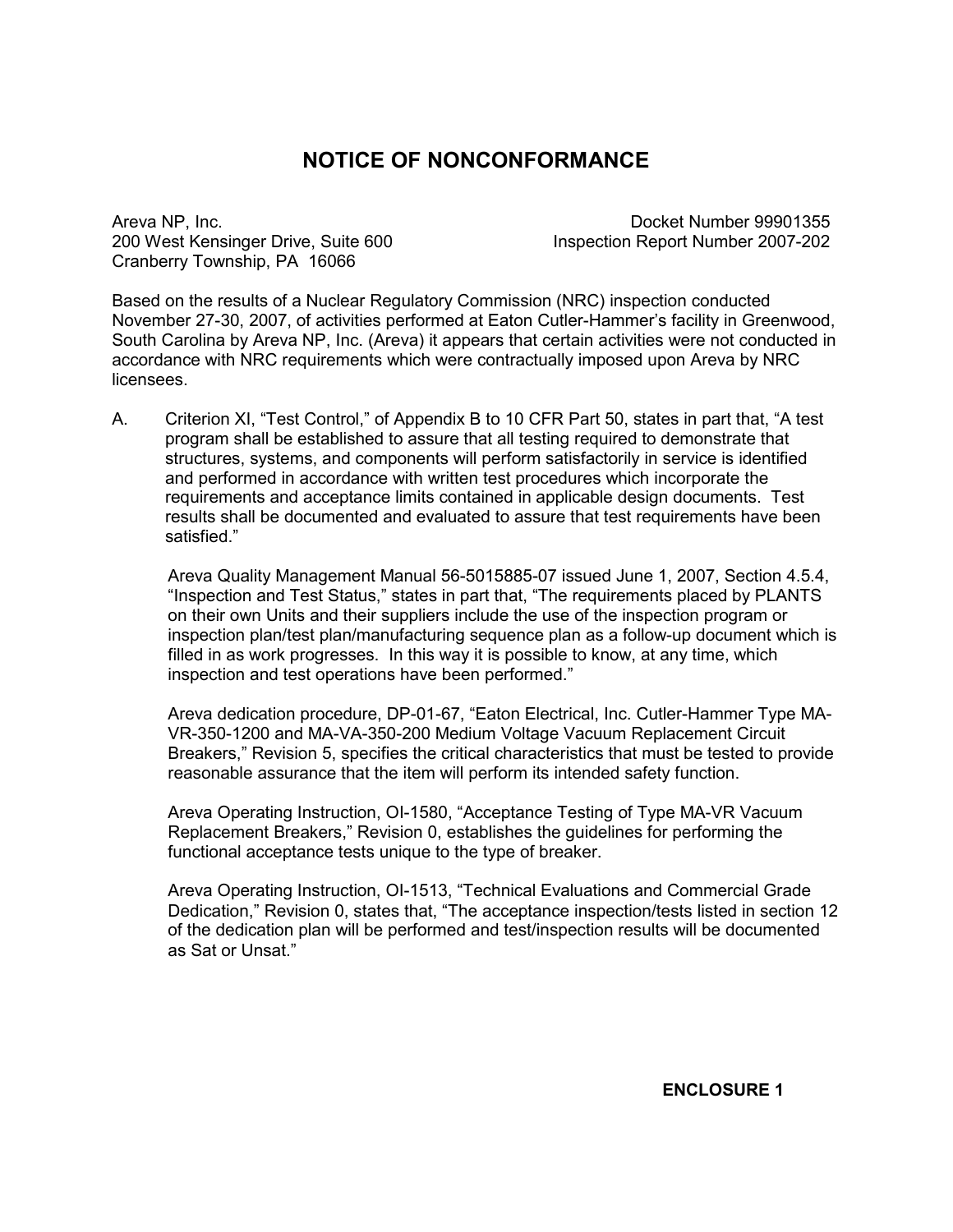Contrary to the above:

- 1. Functional acceptance testing of the truck operated contacts (TOCs) as specified in the referenced dedication plan was absent from the implementing document, OI-1580, "Acceptance Testing of Type MA-VR Vacuum Replacement Breakers," Revision 0.
- 2. Three functional acceptance tests required by OI-1513, Revision 0, were performed. However, the corresponding test results were not documented since the data form in OI-1580, Revision 0, lacked a block to enter the test results.

These issues have been identified as Nonconformance 99901355/2007-202-01.

B. Criterion II, "Quality Assurance Program," of Appendix B to 10 CFR Part 50, states in part that, "The program shall provide for indoctrination and training of personnel performing activities affecting quality as necessary to assure that suitable proficiency is achieved and maintained."

Areva Quality Management Manual 56-5015885-07, issued June 1, 2007, Section 3.2.3, Formal Qualification," states in part that, "Within PLANTS, the personnel performing audits, inspections, tests, any specific technical process or non-destructive examination…are formally qualified according to implementing procedures."

Contrary to the above, Eaton Cutler-Hammer personnel performing testing activities in support of commercial-grade dedication of circuit breakers did not have documentation as being formally qualified in accordance with implementing procedures.

This issue has been identified as Nonconformance 99901355/2007-202-02.

C. Criterion XII, "Measuring and Test Equipment," of Appendix B to 10 CFR Part 50, states in part that, "Measures shall be established to assure that tools, gages, instruments, and other measuring and testing devices used in activities affecting quality are properly controlled, calibrated and adjusted at specified periods to maintain accuracy within necessary limits."

Areva Quality Management Manual 56-5015885-07 issued June 1, 2007, Section 4.6, "Control of Measuring and Test Equipment," states in part that, "For subcontracted inspection and testing, purchase orders impose requirements on suppliers concerning the control of the measuring and test equipment they utilize."

Contrary to the above, Areva PLANTS' Purchase Order 1007003503, dated February 8, 2007, to Eaton Electrical-Vistaline, failed to impose the above requirements for the use and control of measuring and test equipment on their supplier (Eaton Cutler-Hammer). The referenced purchase order addresses the procurement of several 4160-volt circuit breakers dedicated by Areva for the Farley Nuclear Plant.

This issue has been identified as Nonconformance 99901355/2007-202-03.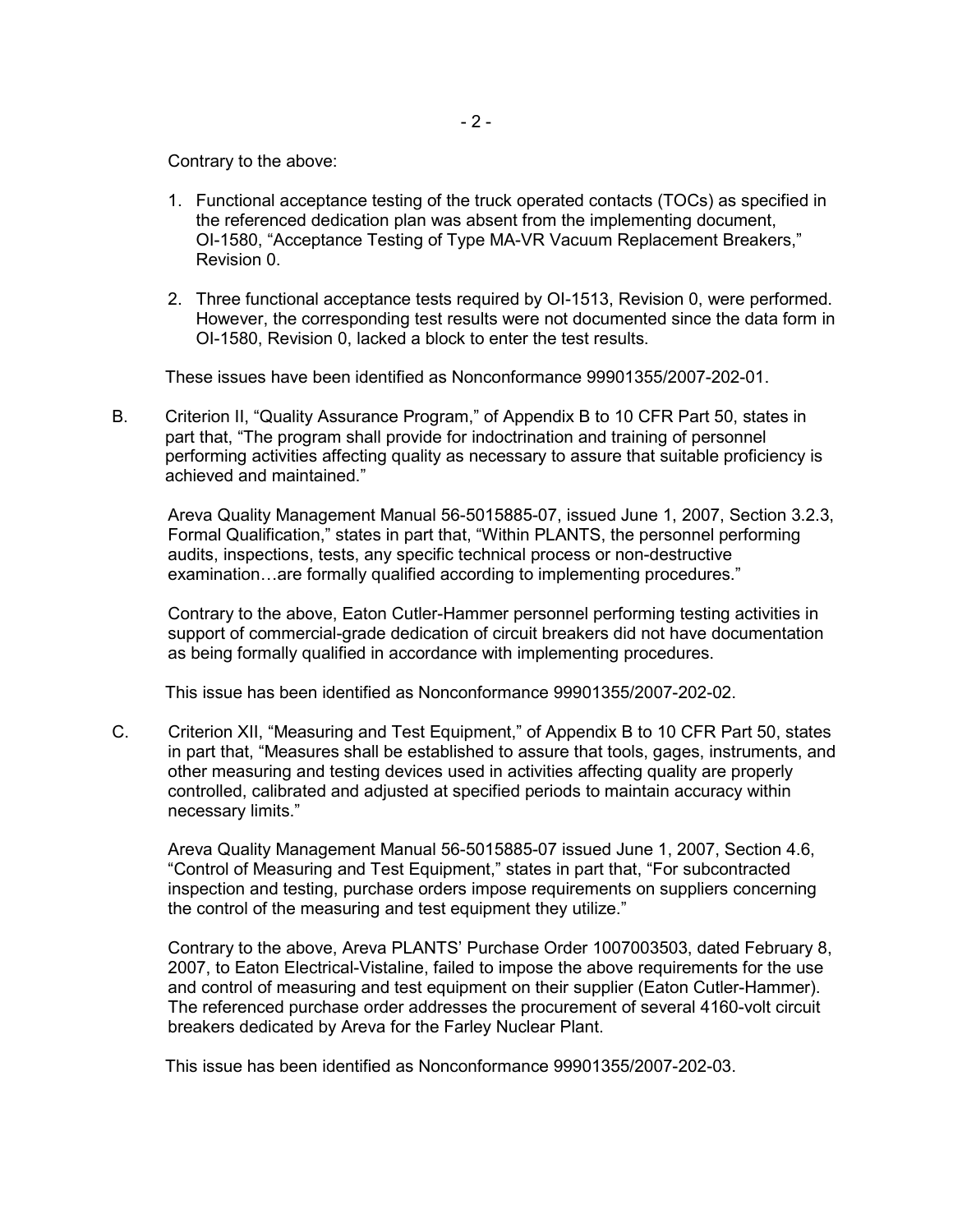D. Criterion III, "Design Control," of Appendix B to 10 CFR Part 50, states in part that, "Measures shall also be established for the selection and review for suitability of application of materials, parts, equipment, and processes that are essential to the safetyrelated functions of the structures, systems and components." Additionally, Criterion III states in part that, "The design control measures shall provide for verifying or checking the adequacy of design, such as by the performance of design reviews, by the use of alternate or simplified calculational methods, or by the performance of a suitable testing program."

AREVA Quality Management Manual 56-5016885-03, issued June 1, 2007, Section 4.3.7, "Control of Design and Development Changes," states, "Any change occurring during a study or design analysis, relating to documents, databases or software that are already applicable, is the subject of an analysis to assess its justification, its technical consequences, and its impact on the product and associated risks."

Section 7.5 of AREVA Operating Instruction OI-1513, "Technical Evaluations and Commercial Grade Dedication," Revision 0, states that the basis for acceptability of any critical design differences between original and replacement items, including acceptability for Seismic and Environmental Qualification requirements as applicable must be documented in the conclusion section of the Technical Evaluation or the Equivalency Determination (ED) database.

Contrary to the above:

- 1. Areva's Technical Evaluation, DP-01-67, "Eaton Electrical, Inc. Cutler-Hammer Type MA-VR-350-1200 and MA-VR-350-2000 Medium Voltage Vacuum Replacement Circuit Breakers," Revision 5, failed to adequately document the basis for acceptability of any critical design differences between original and replacement items.
- 2. Areva's review of Equivalency Determinations associated with DP-01-67, ED.136.MA-VR, Revision 3, ED.137.MA-VR, Revision 5, and ED.140.MA-VR, Revision 2, failed to provide adequate documentation to support the basis of the engineering design review conclusions. In multiple instances, the EDs merely acknowledged that an equivalent change was made to the breaker without providing information to support the justification, technical consequences, or impact on the product and associated risks.

These issues have been identified as Nonconformance 99901355/2007-202-04.

E. Criterion V, "Instructions, Procedures, and Drawings," of Appendix B to 10 CFR Part 50, states in part that, "Activities affecting quality shall be prescribed by documented instructions, procedures, or drawings, of a type appropriate to the circumstances and shall be accomplished in accordance with these instructions, procedures, or drawings. Instructions, procedures, or drawings shall include appropriate quantitative or qualitative acceptance criteria for determining that important activities have been satisfactorily accomplished.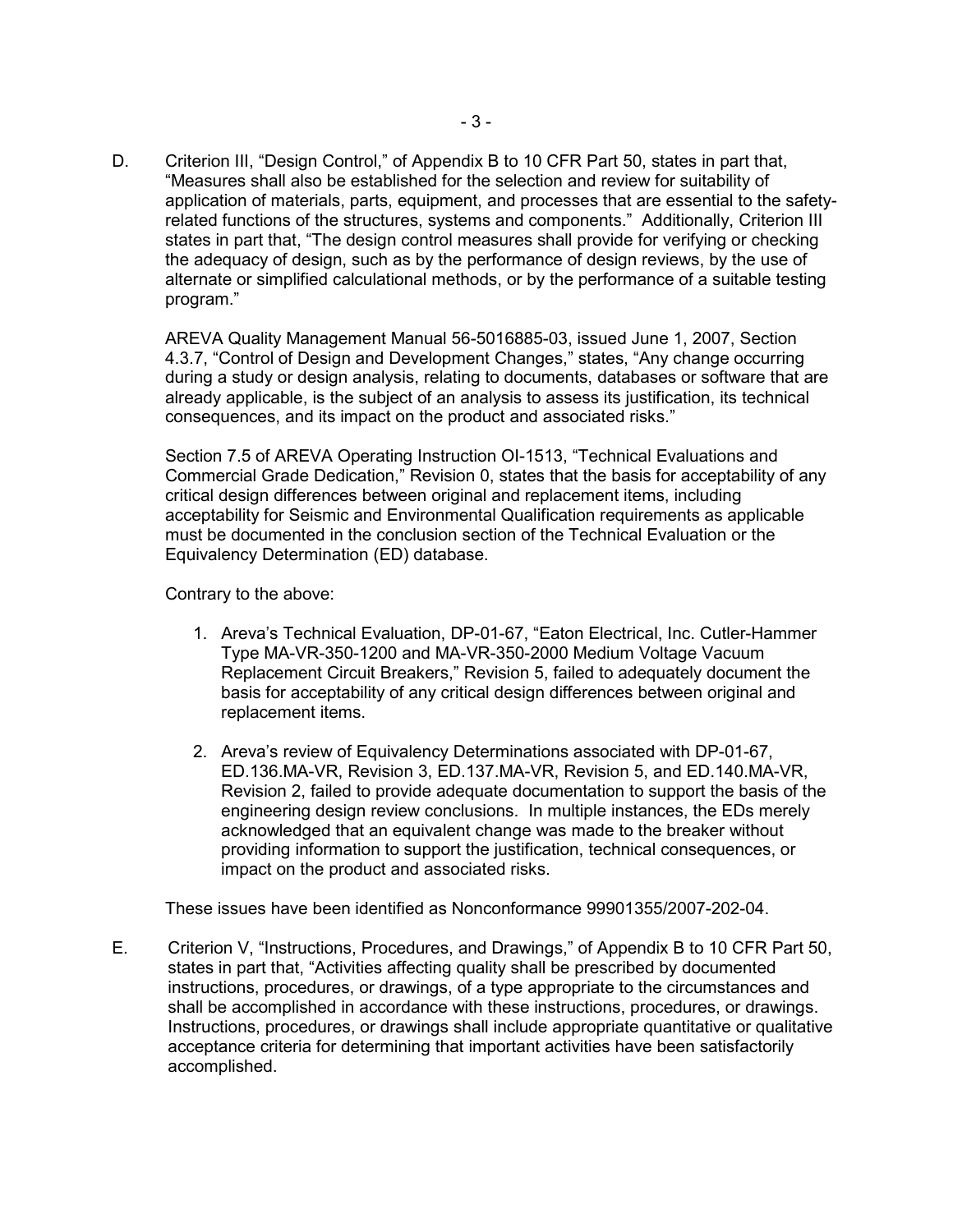Areva Quality Management Manual 56-5015885-07, issued June 1, 2007, Section 5.5.2, "Corrective Actions," states in part that, "corrective actions are carried out in order to eliminate the causes of actual nonconformances or defects. The processing of corrective actions is described in the procedure "*Corrective Actions,"* and implementing procedures."

Areva NP Inc. Administrative Procedure (AP) 1717-06, "Corrective Action Program - WebCAP," Revision 2, establishes, in part, the process for determining if issues identified in the Corrective Action Program (CAP) need to be evaluated for reporting under 10 CFR Part 21. Specifically, Section 4.3 describes the requirements for performing deviation determinations and for evaluating if the deviations are defects that are reportable under 10 CFR Part 21 requirements. Section 4.3 describes the questions in WebCAP that are required to be answered in order to complete the 10 CFR Part 21 screening process.

Contrary to the above, the instructions contained in Step 4.3.1.8 of AP 1717-06 created the potential to circumvent the performance of a 10 CFR Part 21 evaluation. This was evidenced by multiple instances of incorrect responses to the screening questions for initially identifying deviations.

This issue has been identified as Nonconformance 99901355/2007-202-05.

Please provide a written statement or explanation to the U.S. Nuclear Regulatory Commission, ATTN: Document Control Desk, Washington, D.C. 20555-0001, with a copy to the Director, Division of Engineering, Office of Nuclear Reactor Regulation, within 30 days of the date of the letter transmitting this Notice of Nonconformance. This reply should be clearly marked as a "Reply to a Notice of Nonconformance" and should include: (1) a description of steps that have been or will be taken to correct this item; (2) a description of steps that have been or will be taken to prevent recurrence; and (3) the dates your corrective action and preventive measures were or will be completed. Where good cause is shown, consideration will be given to extending the response time.

Because your response will be made available electronically for public inspection in the NRC Public Document Room or from the NRC's Agency-wide Document Access and Management System (ADAMS), to the extent possible, it should not include any personal privacy, proprietary, or safeguards information so that it can be made available to the public without redaction. ADAMS is accessible from the NRC Web site at http://www.nrc.gov/reading-rm/adams.html. If personal privacy or proprietary information is necessary to provide an acceptable response, then please provide a bracketed copy of your response that identifies the information that should be protected and a redacted copy of your response that deletes such information. If you request withholding of such material, you must specifically identify the portions of your response that you seek to have withheld and provide in detail the bases for your claim of withholding (e.g., explain why the disclosure of information will create an unwarranted invasion of personal privacy or provide the information required by 10 CFR 2.390(b) to support a request for withholding confidential commercial or financial information). If safeguards information is necessary to provide an acceptable response, please provide the level of protection, described in 10 CFR 73.21.

Dated at Rockville, Maryland this 28th day of December 2007.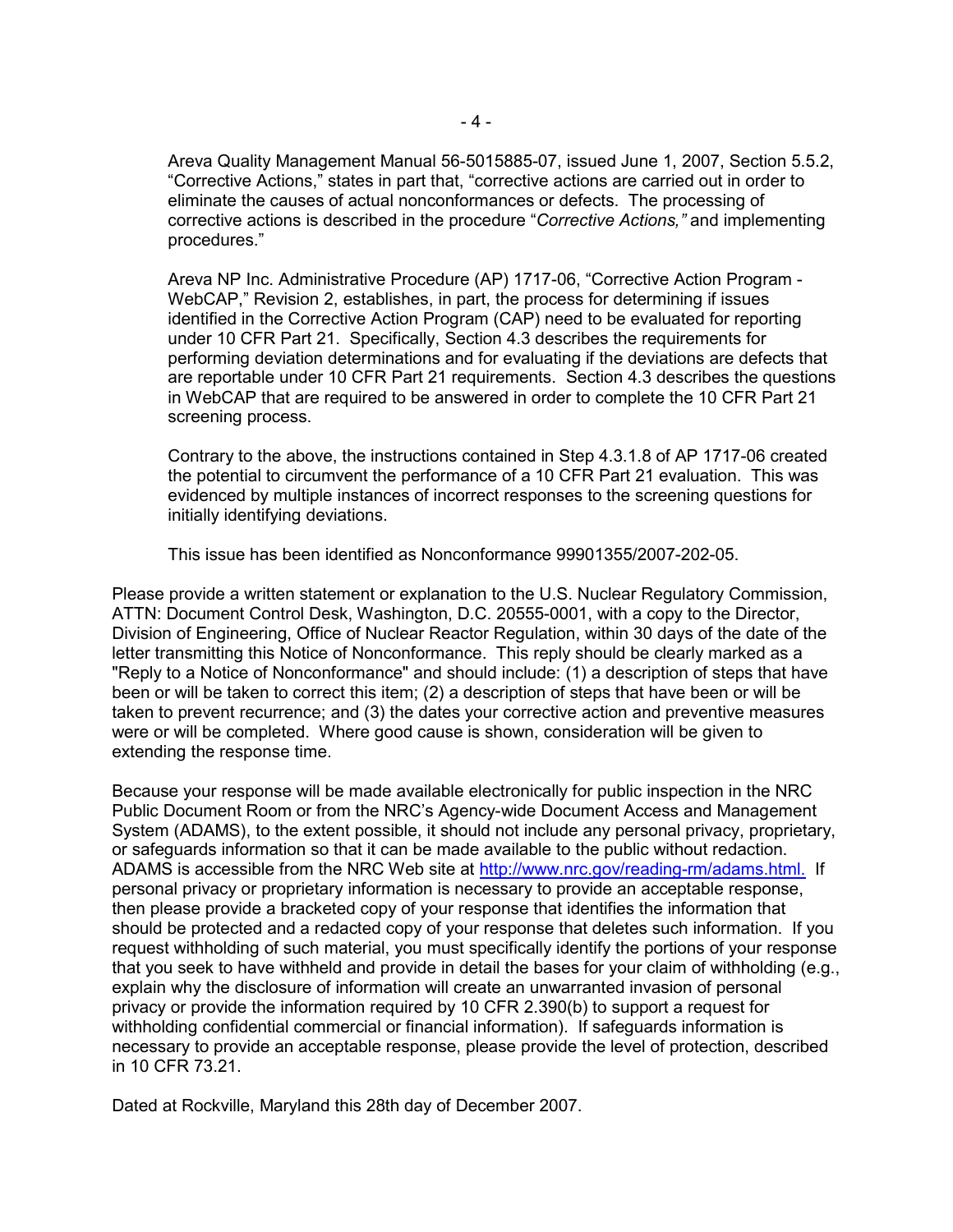# **U.S. NUCLEAR REGULATORY COMMISSION OFFICE OF NUCLEAR REACTOR REGULATION DIVISION OF ENGINEERING**

# **VENDOR INSPECTION REPORT**

| Report No:               | 99901355/2007-202                                                                                                                                                          |          |  |
|--------------------------|----------------------------------------------------------------------------------------------------------------------------------------------------------------------------|----------|--|
| Organization:            | Areva NP, Inc.<br>200 West Kensinger Drive, Suite 600<br>Cranberry Township, PA 16066                                                                                      |          |  |
| Vendor Contact:          | Mr. Laurence Patterson, Project Manager<br>Areva NP, Inc.<br>200 West Kensinger Drive, Suite 600<br>Cranberry Township, PA 16066<br>(724) 779-9800                         |          |  |
| Nuclear Industry:        | Eaton Cutler-Hammer designs and manufactures commercial<br>breakers. Areva NP, Inc. provides dedication services for these<br>breakers for use in the US nuclear industry. |          |  |
| <b>Inspection Dates:</b> | November 27-30, 2007                                                                                                                                                       |          |  |
| Inspection Team Leader:  | Paul Prescott, DE/NRR                                                                                                                                                      |          |  |
| Inspectors:              | Daniel Pasquale, DE/NRR<br>Jason Eargle, DSS/NRR<br>Audrey Klett, DE/NRR                                                                                                   |          |  |
| Approved By:             | /RA/                                                                                                                                                                       | 12/26/07 |  |
|                          | Dale F. Thatcher<br><b>Quality &amp; Vendor Branch</b><br>Division of Engineering (DE)<br>Office of Nuclear Reactor Regulation (NRR)                                       | Date     |  |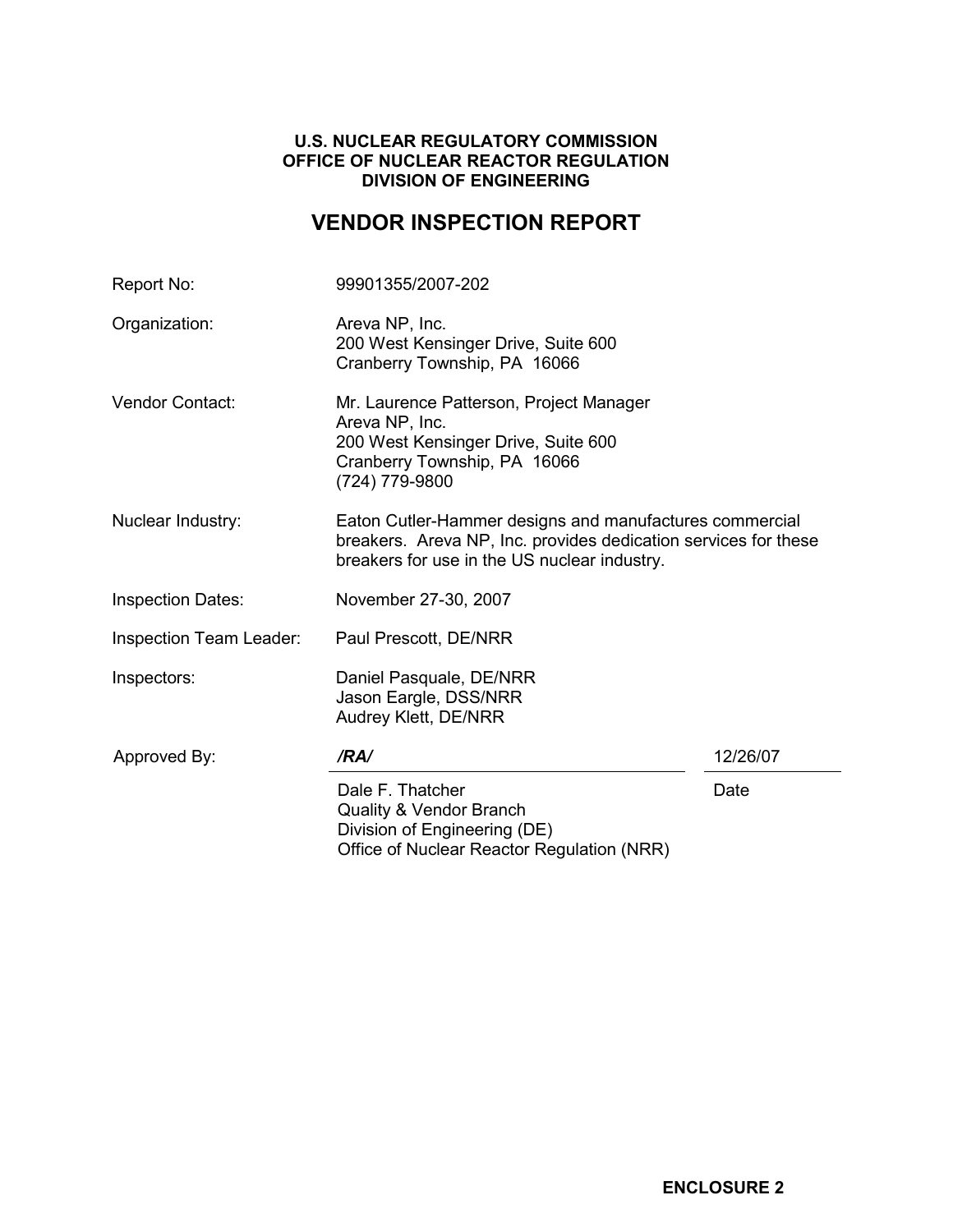# **1.0 INSPECTION SUMMARY**

The purpose of this inspection was to review selected portions of the quality assurance (QA) and 10 CFR Part 21 (Part 21) controls that Areva NP, Inc. (Areva) has established and implemented for dedication activities it performs for breakers manufactured by Eaton Cutler-Hammer (ECH). Specifically, the inspectors focused on Areva's dedication activities associated with the replacement vacuum breakers for the Farley Nuclear Plant. The inspection was conducted at ECH's facility in Greenwood, South Carolina. The NRC inspection bases were:

- Appendix B, "Quality Assurance Criteria for Nuclear Power Plants and Fuel Reprocessing Plants," to Part 50 of Title 10 of the *Code of Federal Regulations*, and
- 10 CFR Part 21, "Reporting of Defects and Noncompliance."

## 1.1 NONCONFORMANCES

- Nonconformance 99901355/2007-202-01 which identified two examples functional testing protocol deficiencies. This issue is discussed in Section 3.1 of this report.
- Nonconformance 99901355/2007-202-02 which identified the use of ECH individuals not appropriately trained and indoctrinated. This issue is discussed in Section 3.1 of this report.
- Nonconformance 99901355/2007-202-03 which identified Areva's lack of M&TE control at the ECH facility. This issue is discussed in Section 3.1 of this report.
- Nonconformance 99901355/2007-202-04 which identified two examples where Areva failed to adequately document the basis for acceptability of potential critical design differences between the original and replacement items. This issue is discussed in Section 3.1 of this report.
- Nonconformance 99901355/2007-202-05 which identified a procedural deficiency that introduces the possibility of circumventing the requirements set forth in 10 CFR 21. This issue is discussed in Section 3.2 of this report.

# **2.0 STATUS OF PREVIOUS INSPECTION FINDINGS**

There was no recent NRC inspection of Areva's dedication activities performed at ECH's facility in Greenwood, South Carolina prior to this inspection.

# **3.0 INSPECTION FINDINGS AND OTHER COMMENTS**

- 3.1 DESIGN CONTROL
- a. Inspection Scope

The inspectors reviewed Areva's policy and procedures governing the commercial-grade dedication of medium voltage vacuum replacement circuit breakers at the ECH Power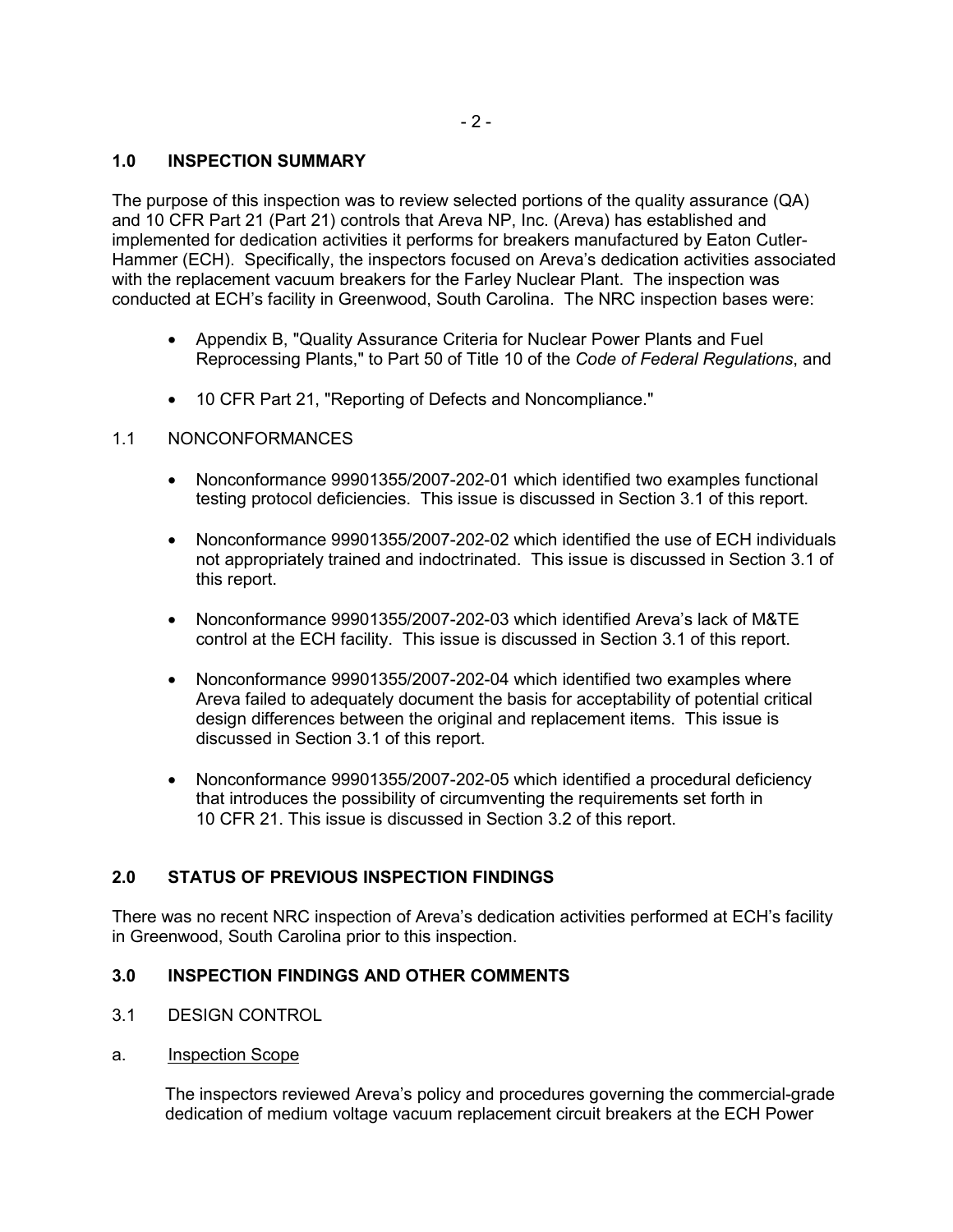Breaker Center facility to ensure those guidelines provided an adequate description of the process and implemented the requirements described in Part 21.

The inspectors also reviewed Areva's Quality Assurance Manual, a representative sample of dedication packages and related condition reports (CRs), and observed the breaker commercial-grade dedication process.

### b. Observations and Findings

#### b.1. Commercial Grade Dedication Process

Areva's commercial-grade dedication program for medium voltage vacuum replacement circuit breakers is predominately based upon functional acceptance testing of each breaker. Functional acceptance testing of the items' critical characteristics provides reasonable assurance that the component will perform its intended safety function and meet the requirements of dedication testing as specified in Part 21. However, unlike most third-party commercial-grade dedicators, Areva's dedication plans are augmented by a review of the sub-supplier's manufacturing design changes. This additional level of scrutiny is made possible through contractual agreements between Areva and ECH, which grants Areva full access to the manufacturer's design control data. Areva performs a gap analysis between the design currently in production at the manufacturer's facility and the last design Areva qualified. If the gap analysis indicates that an attribute of a critical characteristic may have changed since Areva's last qualified design, an Equivalency Determination is performed to evaluate if the new attribute affects Areva's initial baseline Technical Evaluation. A more detailed explanation of this process can be found in the section of this report discussing technical evaluations and engineering determinations.

Areva's implementing guidelines for performing functional acceptance testing on the subject breakers are presented in two Operating Instructions (OI)-1513, "Technical Evaluations and Commercial Grade Dedication," Revision 0, and OI-1580, "Acceptance Testing of Type MA-VR Vacuum Replacement Breakers," Revision 0. OI-1513 provides guidance for performing Areva's review of the safety-related functional requirements for an assembled component as specified in the licensee's purchase order. This review includes an assessment of the component's critical design characteristics and the critical characteristics of manufacture, as determined through a Failure Modes and Effects Analysis (FMEA). The dedication plan contains a tabulation of these characteristics for the base component. Any unique features added to a base component by a licensee are verified via supplemental testing controlled by a test plan written for the specific configuration.

The inspection of Areva's dedication process at ECH included a document review, and a performance assessment of a representative dedication testing activity. Specifically, the inspection team witnessed Areva's implementation of commercial-grade Dedication Plan, (DP)-01-67, "Eaton Electrical, Inc. Cutler-Hammer Type MA-VR-350-1200 and MA-VR-350-200 Medium Voltage Vacuum Replacement Circuit Breakers," Revision 5, for the circuit breakers supplied to the Farley Nuclear Plant. The observation encompassed Areva's baseline design through witnessing of functional acceptance testing. The inspectors reviewed Areva's test processes for dedicating these breakers and identified several examples of failing to document test results. DP-01-67 lists those critical characteristics that must be tested to provide reasonable assurance that the item will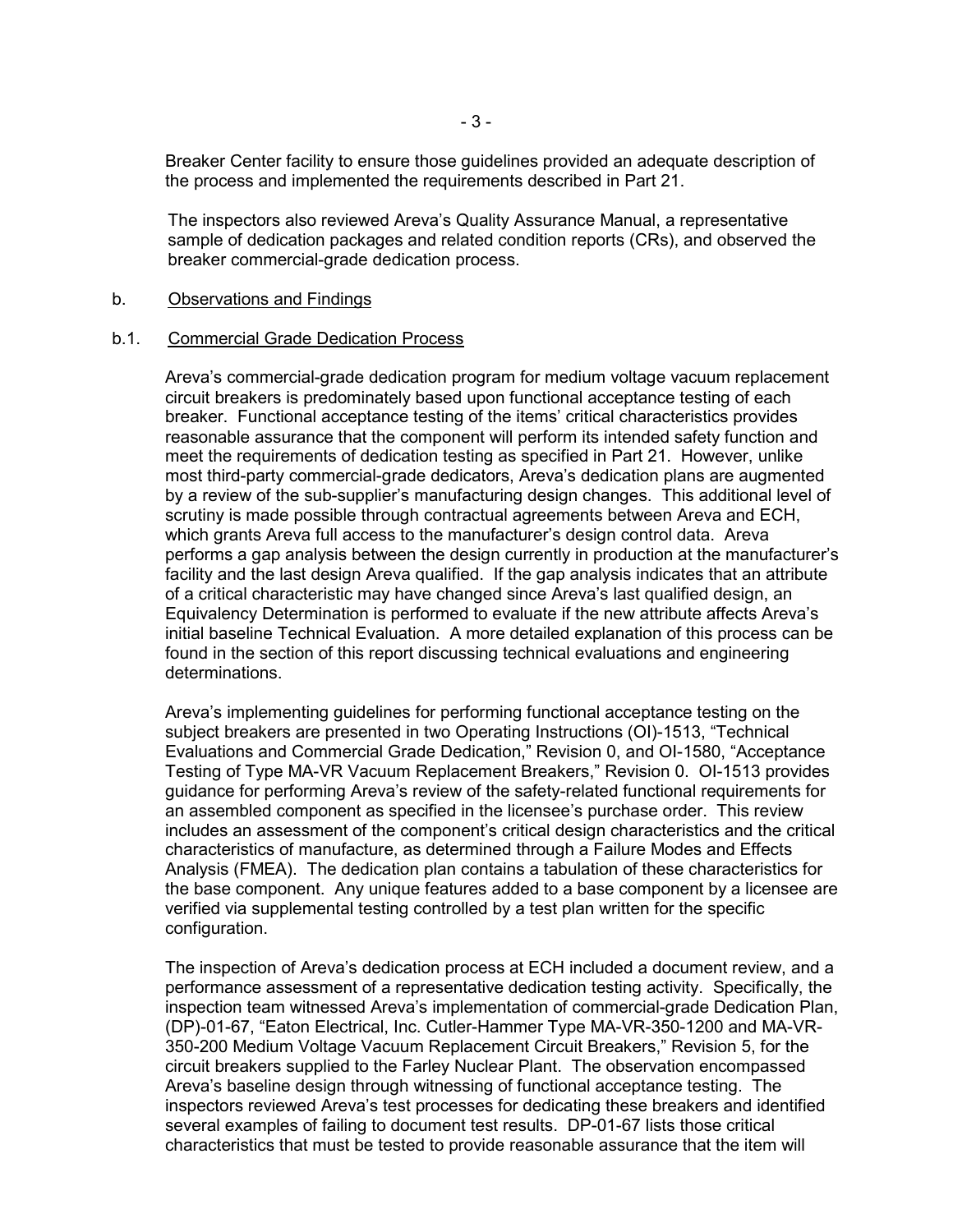perform its intended safety function. The information as presented in the plan was interpreted to mean that all the listed critical characteristics were required to be verified in order to achieve reasonable assurance the component will perform its intended safety function since no analysis had been performed to justify not having to perform testing. Additionally, Areva utilized two lower-tier procedures working in conjunction with each other to implement the details of the dedication plan. The guidelines in OI-1580 established the requirements for performing the functional acceptance tests unique to the style of breaker. The acceptance criteria were contained in OI-1513 for the inspection/tests listed in section 12 of the dedication plan. The dedication plan required that the inspection/test results be documented as Sat or Unsat. The deficiencies identified during the inspector's review of Areva's dedication process were:

- Areva's commercial-grade dedication plan, DP-01-67 for performing the functional acceptance test did not include testing of all of the critical characteristics required by the dedication plan. Specifically, it was noted that testing of the Truck Operated Contacts (TOC) as specified in the referenced dedication plan was absent from the implementing document, Areva's OI-1580. This issue is identified as one example of Nonconformance 99901355/2007-202-01.
- The inspectors noted that OI-1513 did not have requirements to document all the test results from the final acceptance tests. The inspectors identified that even though the required testing was being performed, the corresponding test results were not required to be documented since the data form in OI-1580 lacked a block to enter the test results. This was identified during the performance assessment of a representative dedication testing activity to simulate the testing performed on circuit breakers supplied to the Farley Nuclear Plant. The tests were performed using OI-1513 and OI-1580 with Areva's commercial-grade dedication plan DP-01-67 as the bases. The attributes noted as missing documentation of the resultant test data included: 1) racking mechanism being compatible with the cell for insertion and extraction of the breaker, 2) coding plates being compatible to prevent insertion of breakers of another rating, and 3) shutter interface being able to operate properly to shield the main bus during the racking process. This issue is identified as one example of Nonconformance 99901355/2007-202- 01.

The inspection also encompassed the Areva/ECH working relationship as it applies to commercial-grade dedication of ECH medium voltage vacuum replacement circuit breakers. The inspectors observed during dedication testing, that Areva was utilizing the services of ECH personnel to operate the test equipment. Upon further inspection, it was determined that these individuals had not received training or indoctrination under Areva's 10 CFR 50 Appendix B program, nor had Areva performed audits of the ECH Power Breaker Center training/qualification program. It was further observed that the Areva personnel witnessing the functional acceptance testing were not qualified by ECH to operate the facility test equipment and therefore could not fulfill the requirements of direct observation to allow ECH personnel to work independently. These activities were contrary to the requirements of 10 CFR 50 Appendix B, Criterion II, "Quality Assurance Program," which states in part that the quality assurance program "shall provide for indoctrination and training of personnel performing activities affecting quality as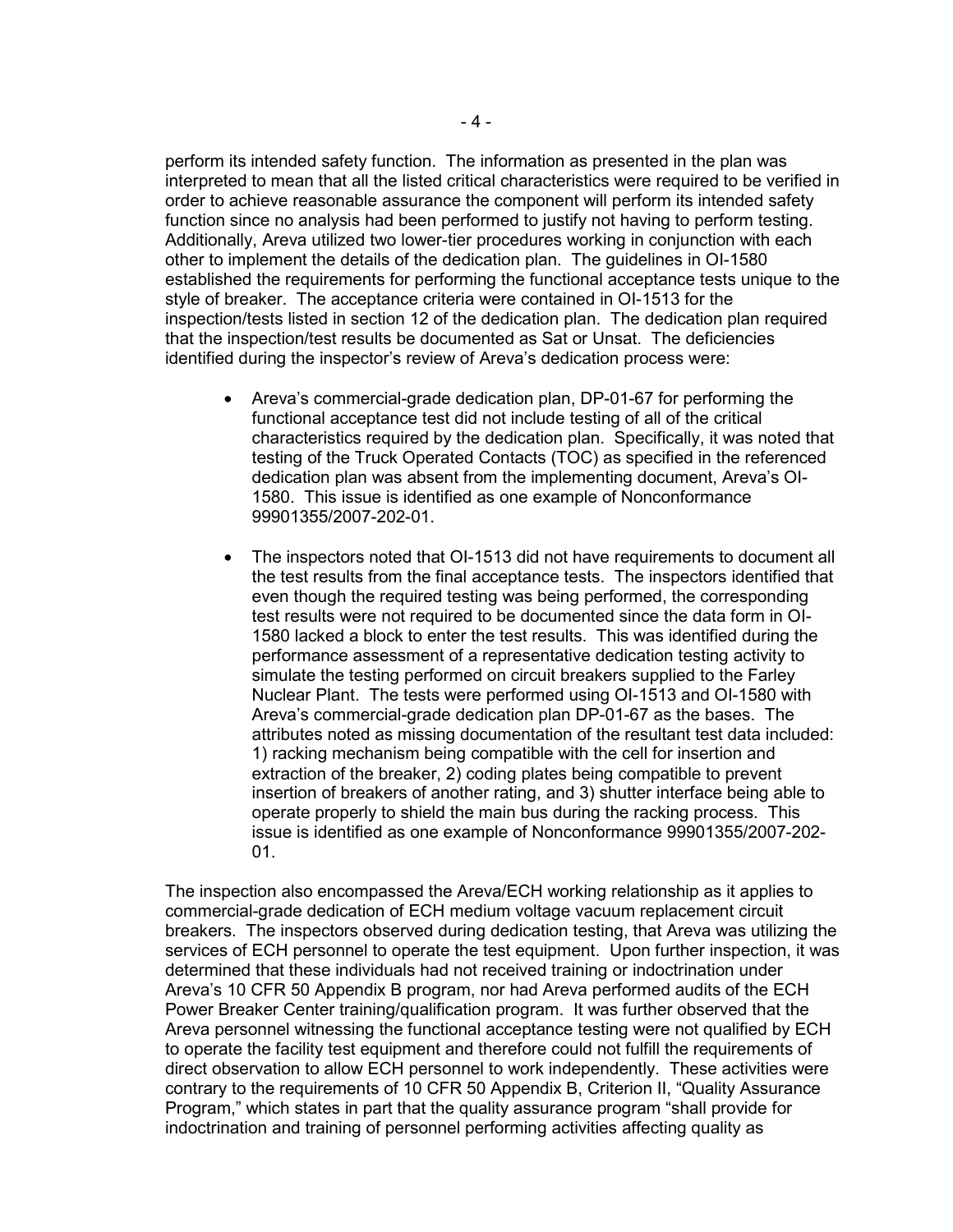necessary to assure that suitable proficiency is achieved and maintained." This issue is identified as Nonconformance 99901355/2007-202-02.

## b.2. Control of Measuring and Test Equipment

Areva utilizes ECH's test apparatus to execute the functional acceptance testing on these breakers. The inspectors' review of the effectiveness of this process identified that although the ECH measuring instruments and test equipment (M&TE) were "incalibration," and had been calibrated by an active supplier on Areva's Approved Supplier's List, ECH did not have a process in place to control and document the use of the M&TE, nor did they have an approved M&TE recall program to prohibit the use of suspect M&TE. Since Areva had not controlled the M&TE under its quality program or performed supplier audits of ECH, Areva could not take credit for any of ECH's M&TE program. This point was further substantiated by a review of Areva's purchase order to ECH for the circuit breakers dedicated for the Farley Nuclear Plant (Purchase Order 1007003503, dated 02/08/2007). This review identified that Areva had not invoked technical or quality requirements for the use of ECH's M&TE as required by Areva's Quality Management Manual (QMM) 56-5015885-07, Section 4.6, "Control of Measuring and Test Equipment," which states, "For subcontracted inspection and testing, purchase orders impose requirements on suppliers concerning the control of the measuring and test equipment they utilize." This also is contrary to 10 CFR 50 Appendix B, Criterion XII "Control of Measuring and Test Equipment," which states that, "Measures shall be established to assure that tools, gages, instruments, and other measuring and testing devices used in activities affecting quality are properly controlled, calibrated and adjusted at specified periods to maintain accuracy within necessary limits." This issue is identified as Nonconformance 99901355/2007-202-03.

## b.3. Design Control Processes

Areva and ECH have a unique relationship to provide for the commercial-grade dedication (CGD) of ECH's breakers. Areva has access to ECH's design documents. It is this access to ECH's design documents that imparts design control responsibilities on Areva's dedication process. The inspectors reviewed the procedural requirements and implementation of the design review process performed by Areva.

There are two different levels of design review performed by Areva. The first level of review is called a Technical Evaluation (TE), and is part of the Dedication Package. The TE is to be performed in accordance with Areva's Operating Instruction OI-1513. Areva defines a TE as, "the process used to identify, through specified technical and quality requirements, the correct item for a given application or set of applications. The technical evaluation process translates design criteria into procurement technical and quality requirements." In simplified terms, a TE is the process used to evaluate ECH's commercial-grade breaker design, and define a qualified baseline design.

To qualify a baseline design, Areva must determine the item's safety function, and critical characteristics. The critical characteristics must then be tested, and dedicated. OI-1513 states that the basis for acceptability of any critical design differences between original and replacement items, including acceptability for seismic and environmental qualification requirements as applicable must be documented in the conclusion sections of the applicable TE and/or the Equivalency Determination (ED) database.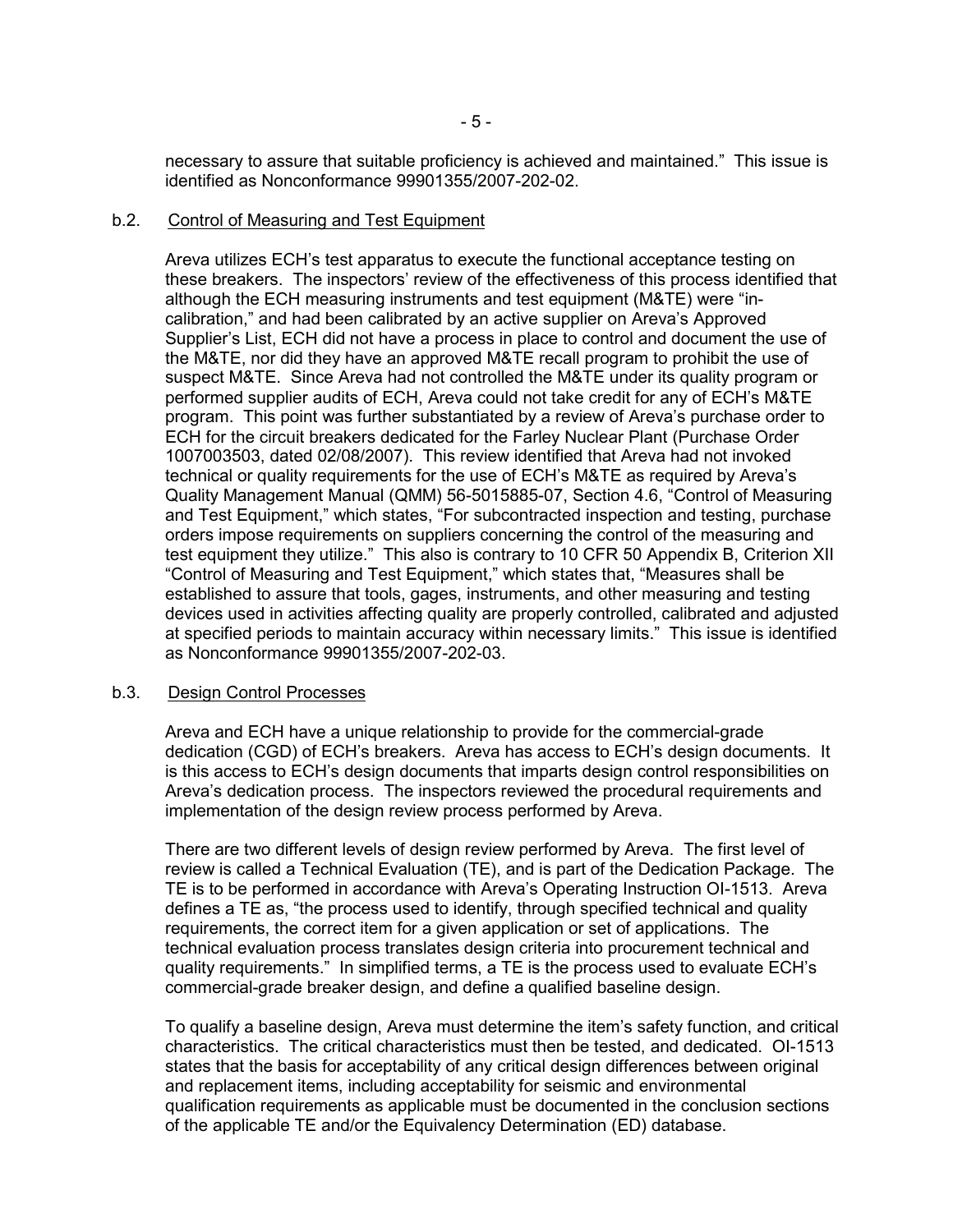The ED constitutes the second level of design review performed by Areva. OI-1513 states, "Equivalency Determinations (ED) involve reviewing an item's current drawings/design back to a specific baseline, date, e.g., Qualification Report date, production date, etc. to determine if any design changes have occurred since the baseline date, thus ensuring the item's current design complies with the customer or generic qualification requirements. The purpose of an ED is to specifically evaluate changes to fit, form, and function of the item for impact on the safety related end use and item qualification. Drawings, parts lists, and material information are reviewed. The suitability of use of the item in this application is documented in the evaluation."

As previously stated, an ED is performed to determine if fit, form, function or material is affected by the replacement item. This acts as a screening process to see if the qualifying TE has been affected. If the item's fit, form, function or material is not affected, then justification for the adequacy of the replacement item is documented in the ED. If the fit, form, function or material of the item is affected, then a TE must be performed to determine if the qualified baseline design must be changed.

The inspectors reviewed the associated documentation for the ECH Type MA-VR medium voltage vacuum replacement breaker that was designed to be a direct replacement for Allis Chalmers Type MA 350C air circuit breakers of various ratings. The TEs and EDs reviewed were all produced to satisfy the requirements of Project 2340-FNS for the Farley Nuclear Plant. The following is a brief overview of a completed TE and various completed EDs reviewed by the inspectors.

- The Conclusion, Section 7.5 from the TE within DP-01-67 states, "This medium voltage vacuum replacement breaker was designed specifically to be a roll-in replacement for Allis Chalmers MA air circuit breakers and reproduces the mechanical and electrical functional interfaces necessary for performance of safety related duty." The inspectors determined that this conclusion did not adequately document the basis for acceptability of any critical design differences between original and replacement items as required by OI-1513. This issue is identified as one example of Nonconformance 99901355/2007-202-04.
- Areva Equivalency Determination, ED.136, Revision 3, was for a material change. ED.136 states, "Other manufacturing improvements included several spacers converted from machined bar stock to powder metal fabrication." The material of the spacers was affected, yet no information was provided regarding whether the spacers are made of the same material or have the same material properties. The inspectors determined that the acknowledgement of the change failed to provide adequate documentation to support the basis of the engineering design review conclusion. This issue is identified as part of one example of Nonconformance 99901355/2007-202-04.
- Areva Equivalency Determination, ED.137, Revision 5, was for a parts addition and dimension change. ED.137 states, "The 94B3147G08 MOC Pantograph Assembly added additional bushings and mounting hardware to shift the location of the assembly by  $\sim$ 1/4 inch towards the rear of the breaker. The product design revisions noted above and in the attached spreadsheet may have affected form in some instances, but have not impacted fit and function of the breaker in its application." The documentation of the change acknowledges that the form may have been affected, but does not provide any additional information as to why the change to the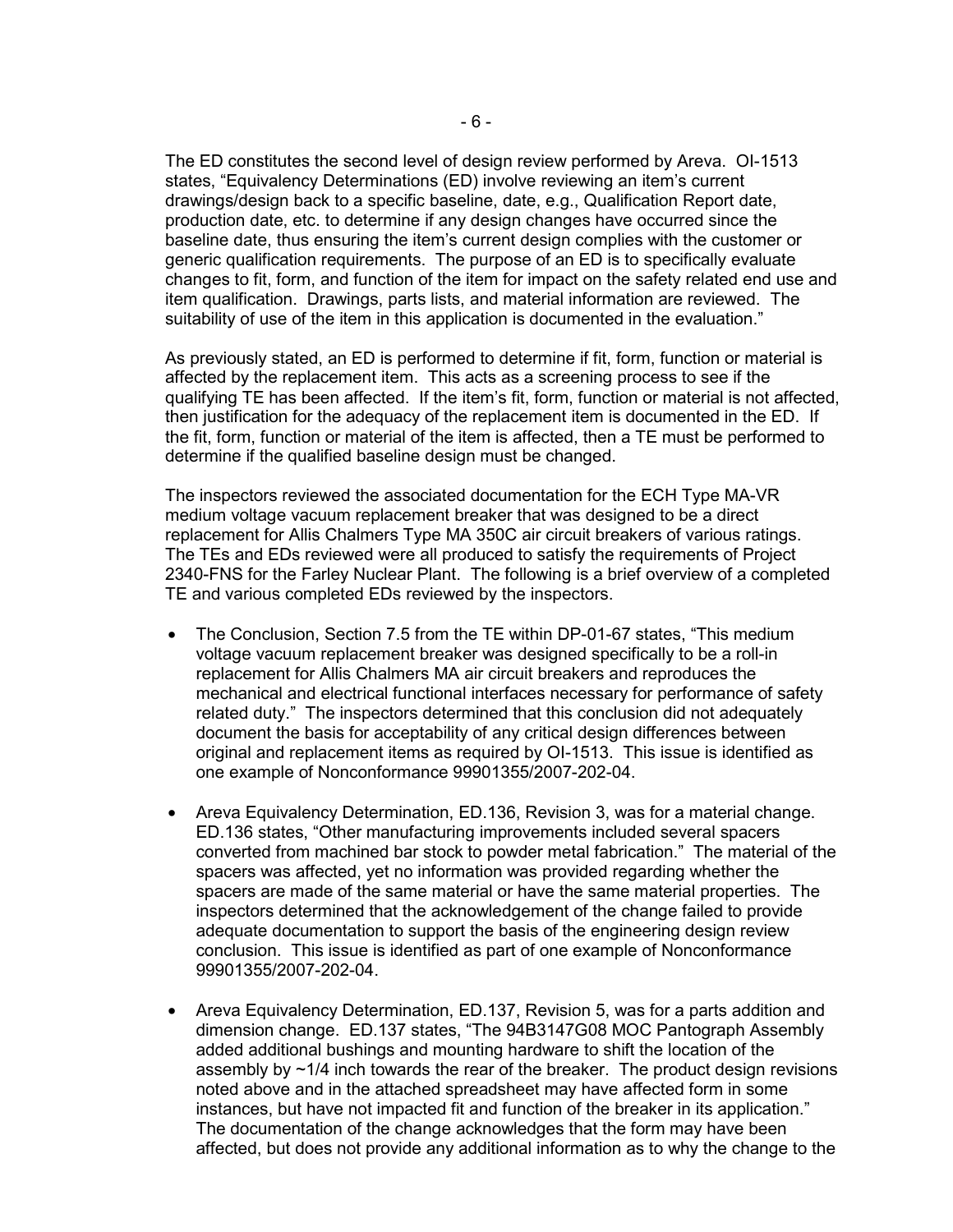form does not affect the item's safety function, or critical characteristics. The inspectors determined that the acknowledgement of the change fails to provide adequate documentation to support the basis of the engineering design reviews conclusion. This issue is identified as part of one example of Nonconformance 99901355/2007-202-04.

• Areva Equivalency Determination, ED.140, Revision 2, was for a material manufacturing process change. ED.140 states, "Another process change was the use of a vacuum heat treat process for the banana link in the mechanism. The resultant heat treatment is considered equivalent." This change affects the material properties of the item, yet there is no adequate justification of the adequacy of the new heat treatment process. The inspectors determined that the acknowledgement of the change fails to provide adequate documentation to support the basis of the engineering design review conclusion. This issue is identified as part of one example of Nonconformance 99901355/2007-202-04.

As noted above, the inspectors identified multiple examples of Areva's failure to provide an adequate engineering justification after acknowledging a potential design change. These issues are identified as examples of Nonconformance 99901355/2007-202-04.

c. Conclusion

Based on the review of documentation and discussions with Areva management and staff, the inspectors determined that Areva's program for dedication of medium voltage vacuum replacement circuit breakers at the ECH's facility in Greenwood, SC was adequate in accordance with 10 CFR 21, with the exception of:

- Nonconformance 99901355/2007-202-01 which identified two examples of functional testing deficiencies,
- Nonconformance 99901357/2007-202-02 which identified the use of ECH individuals not appropriately trained and indoctrinated,
- Nonconformance 99901357/2007-203-03 which identified Areva's lack of M&TE control at the ECH facility, and
- Nonconformance 99901355/2007-202-04 which identified two examples where Areva failed to adequately document the basis for acceptability of critical design differences between the original and replacement items.
- 3.2 CORRECTIVE ACTION
- a. Inspection Scope

The inspectors reviewed the procedures governing the implementation of the Areva's corrective action program to ensure that those procedures provided adequate guidance consistent with the requirements Appendix B to 10 CFR Part 50 and 10 CFR Part 21 (Part 21), "Reporting of Defects and Noncompliance." The inspectors also reviewed a sample of condition reports (CRs) to assess Areva's implementation of the corrective action program.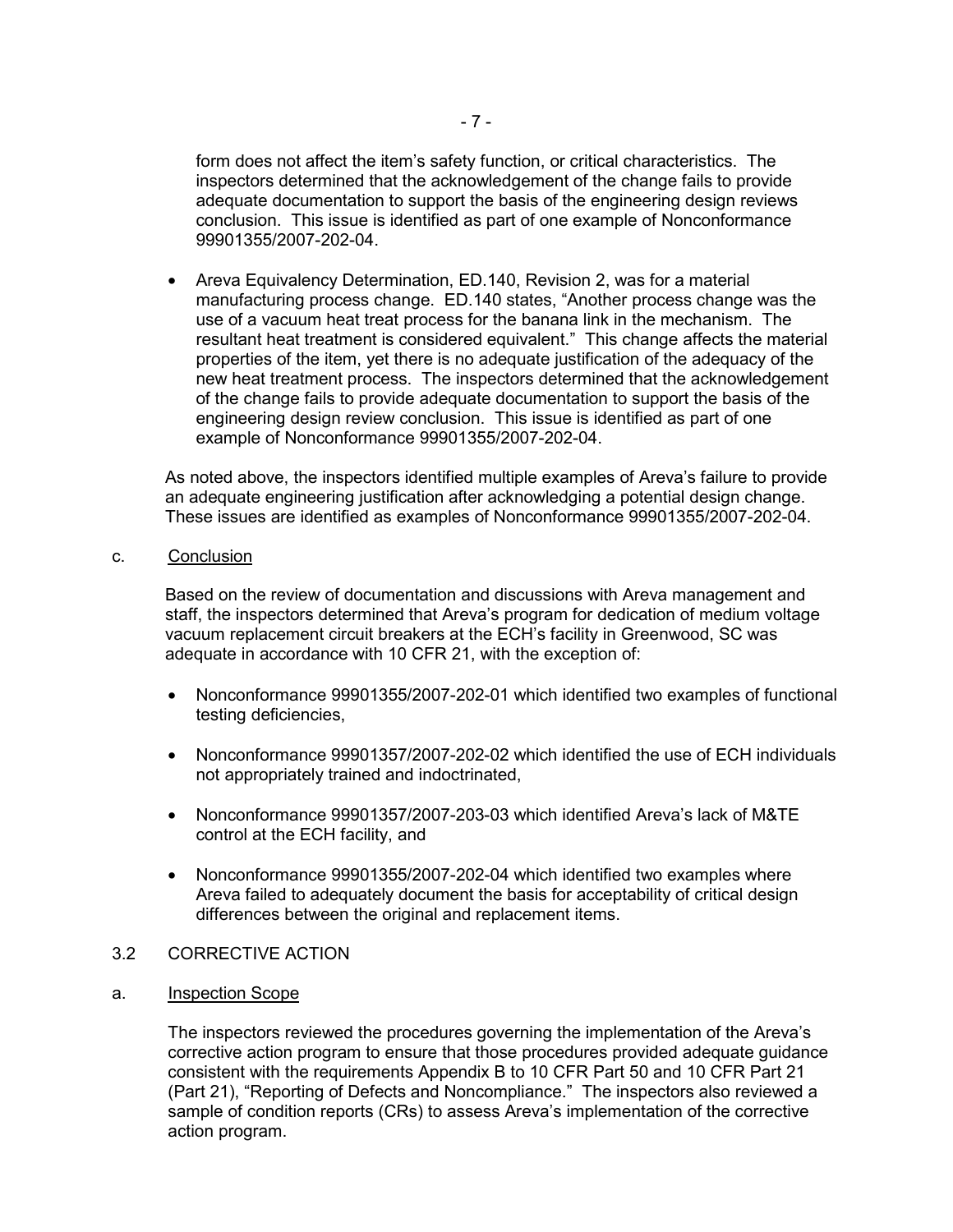## b. Observations and Findings

## b.1. Corrective Action Program

Areva's Administrative Procedure (AP) No. 1717-06, "Corrective Action Program - WebCAP," Revision 2, establishes the process for promptly identifying, investigating, reporting, tracking, and correcting conditions adverse to quality, significant conditions adverse to quality, near misses, customer/regulator-identified issues, areas for improvement identified by Areva employees, and other events or conditions as directed by Areva management. This procedure details the electronic process (by means of the WebCAP program) of identifying and documenting apparent conditions adverse to quality that fall under the scope of the Areva quality program, investigating and correcting those adverse conditions, and closing CRs upon completion of corrective action.

Condition Reports are the documents used by Areva to identify an issue, report measures and actions taken to evaluate and resolve apparent conditions adverse to quality, and track required actions through completion. The CR process includes, but is not limited to actions such as; description of the issue, screening assignment to determine significance level, initial Part 21 screening, investigation and evaluation documentation results, prescribed action(s) to be taken, and impact on related internal or external work activities or processes.

Procedure AP 1707-01, "Evaluation and Reporting of Safety-Significant Issues," Revision 35, establishes the procedures and responsibilities to ensure compliance with and execution of Part 21 requirements. Section 4.3.1.8 of AP 1717-06 references AP 1707-01 in order to establish guidance for completing deviation and defect determinations.

## b.2. Review of Implementation of the Corrective Action Program

The inspectors reviewed APs 1717-06 and 1707-01 to determine how these procedures incorporated Part 21 requirements into the Areva corrective action program. AP 1717- 06 requires personnel to review the issue identified in a CR and determine if a Part 21 evaluation is required. When completing a CR in WebCAP, an individual or screening team is required to answer the following screening questions, as described in Section 4.3 of AP 1717-06, to determine if a Part 21 evaluation is required:

- Is the condition a deviation to a technical requirement included in a procurement document?
- Does the condition affect a basic component designed/fabricated under a 10 CFR 50, Appendix B Quality Program or one that has successfully completed dedication?
- Could the deviation create a substantial safety hazard that could cause a major reduction in the degree of protection provided to public health or nuclear reactor power plant/facility safety?

Step 4.3.1.8 of AP 1717-06 stated that if the questions listed above are all answered "yes" or "unsure," then the fourth screening question, "Is the condition potentially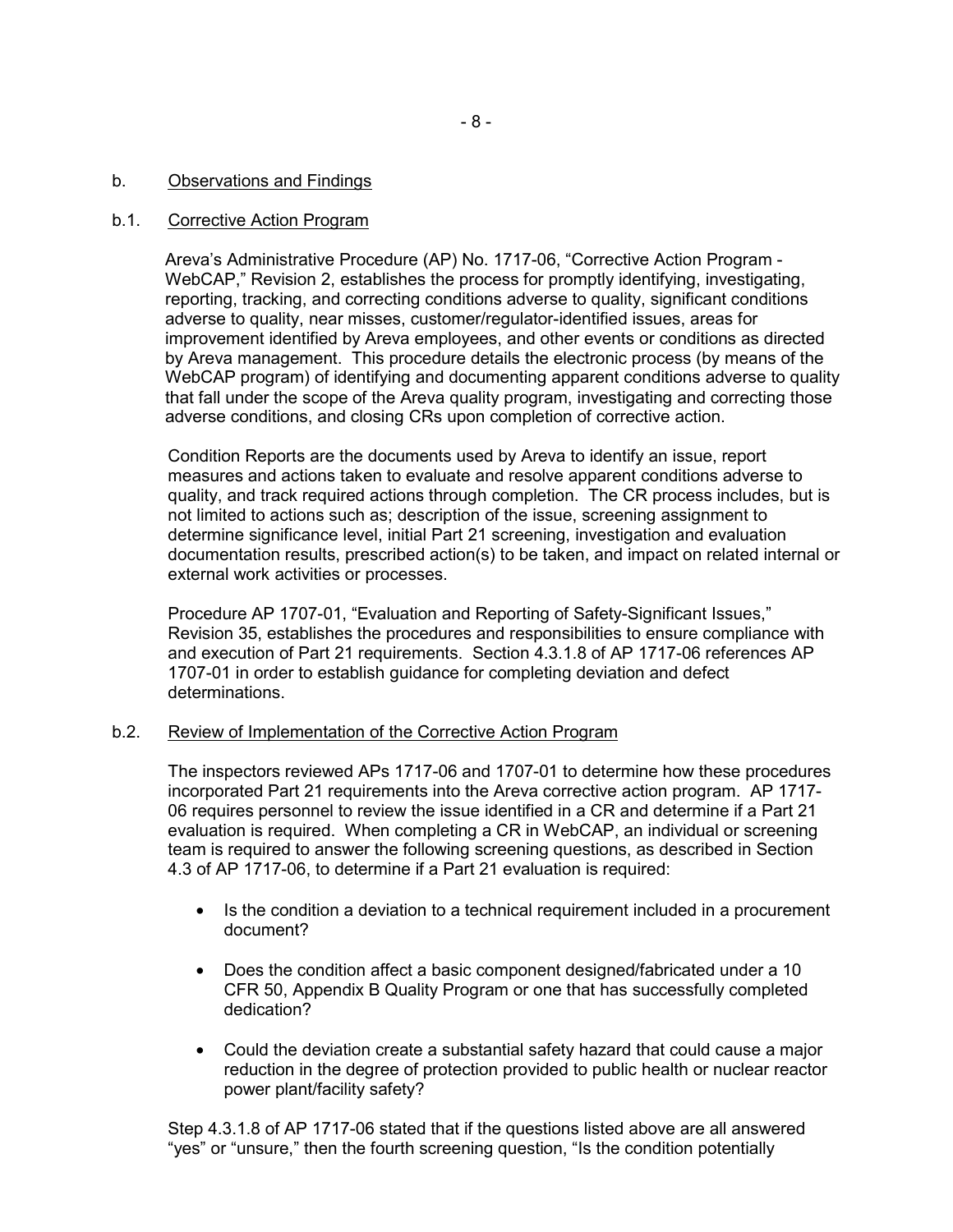reportable under 10 CFR 21?" will be skipped, and a Deviation Determination menu option will become available in WebCAP. The inspectors identified that the first two questions listed above are necessary for determining if a deviation exists and if an evaluation for a defect should be performed. If the first two questions are answered yes, then an evaluation per 10 CFR Part 21 should be performed to answer the third question. However, AP 1717-06 did not prescribe this action. The inspectors were also concerned that the fourth question should not be skipped if the responses to the prior questions are "yes."

Step 4.3.1.8 of AP 1717-06 stated that if any of the first three questions are answered "no", then the fourth question will be asked. The inspectors identified that if any of the first three questions are answered "no," then the fourth question would always be answered "no." In addition, AP 1717-06 stated that the Deviation Determination process shall be completed in accordance with AP 1707-01. However, this procedure states that "the screening process in AP 1717-06 satisfied the review to determine if a deviation is a defect that must be reported to the NRC." AP 1707-01 instructs users to use a form to document deviations. However, AP 1717-06 instructs users to only use this form if WebCAP database is unavailable.

The inspectors reviewed a sample of CRs related to circuit breaker issues at the Farley Nuclear Plant. During this review, the inspectors identified eight instances of incorrect responses to the questions listed above in these CRs. Specifically, deviations to technical requirements included in procurement documents were not denoted as such in the "Screening" section of the CRs. In addition, the conditions described in the sample of CRs affected basic components that had successfully completed dedication, but were not denoted as such in responses to the screening questions. The CRs did not provide justification as to why the conditions were not deviations.

The inspectors reviewed CR 2007-5963 which illustrated the Deviation Determination process that is entered after completing the Screening process by answering "yes" or "unsure" to the three questions described above. WebCAP prompted users to provide information as to whether the issue has the potential to affect a safety function and to describe whether the issue has the potential to pose a significant safety hazard or a risk of violating a safety limit as defined in Part 21. WebCAP then prompted users to answer the following questions: "Is the issue a 10 CFR Part 21 Deviation," and "Is a Defect Determination Needed?" Since the Screening section of WebCAP already addressed the deviation criteria, the inspectors were concerned that the Deviation Determination could lead to an informal Part 21 evaluation process.

The inspectors identified that the instructions contained in Step 4.3.1.8 of AP 1717-06 created the potential to circumvent the performance of defect evaluations required by Part 21. In addition, the inspectors identified multiple instances of incorrect responses to the screening questions for identifying deviations. The failures to adequately prescribe the Part 21 screening process in AP 1717-06 and to accomplish the requirements of AP 1717-06 are inconsistent with the regulatory requirements of Appendix B to 10 CFR Part 50, Criterion V. This issue is identified as Nonconformance 99901355/2007-202-05.

## c. Conclusion

Based on the review of the WebCAP program, corrective action process and Part 21 procedures, and a sample of CRs, the NRC inspectors concluded that strengthening the